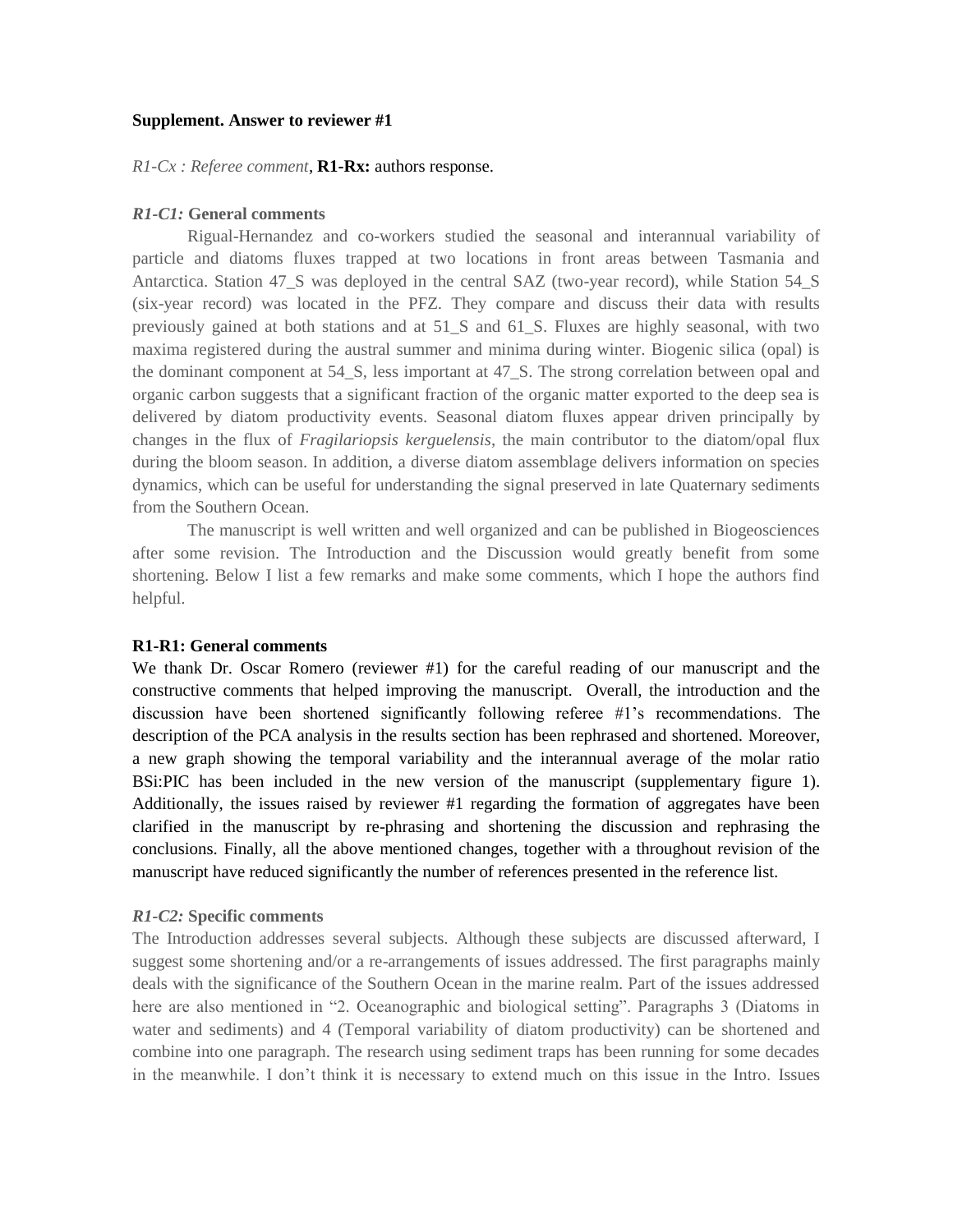related with diatoms and/or biological pump can be combined into Paragraphs 2 and 3-4. Objectives 1. and 2. are very similar. Rephrase (or combine?).

**R1-R2:** Corrected according to Reviewer #1´s suggestion. The introduction has been re-structured and re-written in the following manner:

- The text has been shortened to  $\sim$ two-thirds of its original length (from 1415 to 1032 words).
- Paragraphs 3 (Diatoms in the Southern Ocean waters and sediments) and 4 (gaps in the knowledge) have been shortened significantly following reviewer #1's advice. However, since each paragraph deals with a different topic, they remain separated into two different paragraphs in the new version of the manuscript.
- Paragraph 5, which was dedicated to review the application of sediment traps, has been reduced to approximately half of its original size. Now the literature review skips the general applications of sediment traps and focuses on the major findings on diatom ecology in the Southern Ocean using sediment traps.
- The formation of intermediate and mode waters in the SAZ and PFZ plays a key role in the global distribution of nutrients and  $CO<sub>2</sub>$  and therefore this is a critical point that should be stressed in our study. Although the formation of these water masses is mentioned in both the introduction and section "2. Oceanographic and biological setting", this topic is addressed from a different perspective in each section. In the introduction the role of the Southern Ocean in the global conveyor belt is presented while in Section 2 the oceanographic circulation is addressed from a regional perspective (i.e. Australian Sector) providing the names of the intermediate and mode waters formed. Taking into account that the text dedicated to this explanation only occupied 6 lines (line 26, page 8621 and 1 to 5, page 8622; original version of the manuscript) in section "2. Oceanographic and biological setting" we believe that this part of the manuscript shouldn't be modified in the new version of the manuscript.
- The changes applied to the introduction have also reduced significantly the number of references of this section (see R1-C26).
- Finally Objectives 1 and 2 have been combined together following reviewer one's recommendations.

*R1-C3: p. 8621, l. 17-18: provide a recent reference for SST. Rintoul and Trull, 2001, hardly cover the studied period presented in the manuscript.*

**R1-R3:** Corrected according to reviewer's suggestion. The summer range of SST provided by Rintoul and Trull (2001) has been replaced by a new range obtained from the SST data presented in Figure 2. Please note that the SST data in figure 2 was obtained from the IGOSS NMC database (the Integrated Global Ocean Services System Products Bulletin, National Meteorological Center;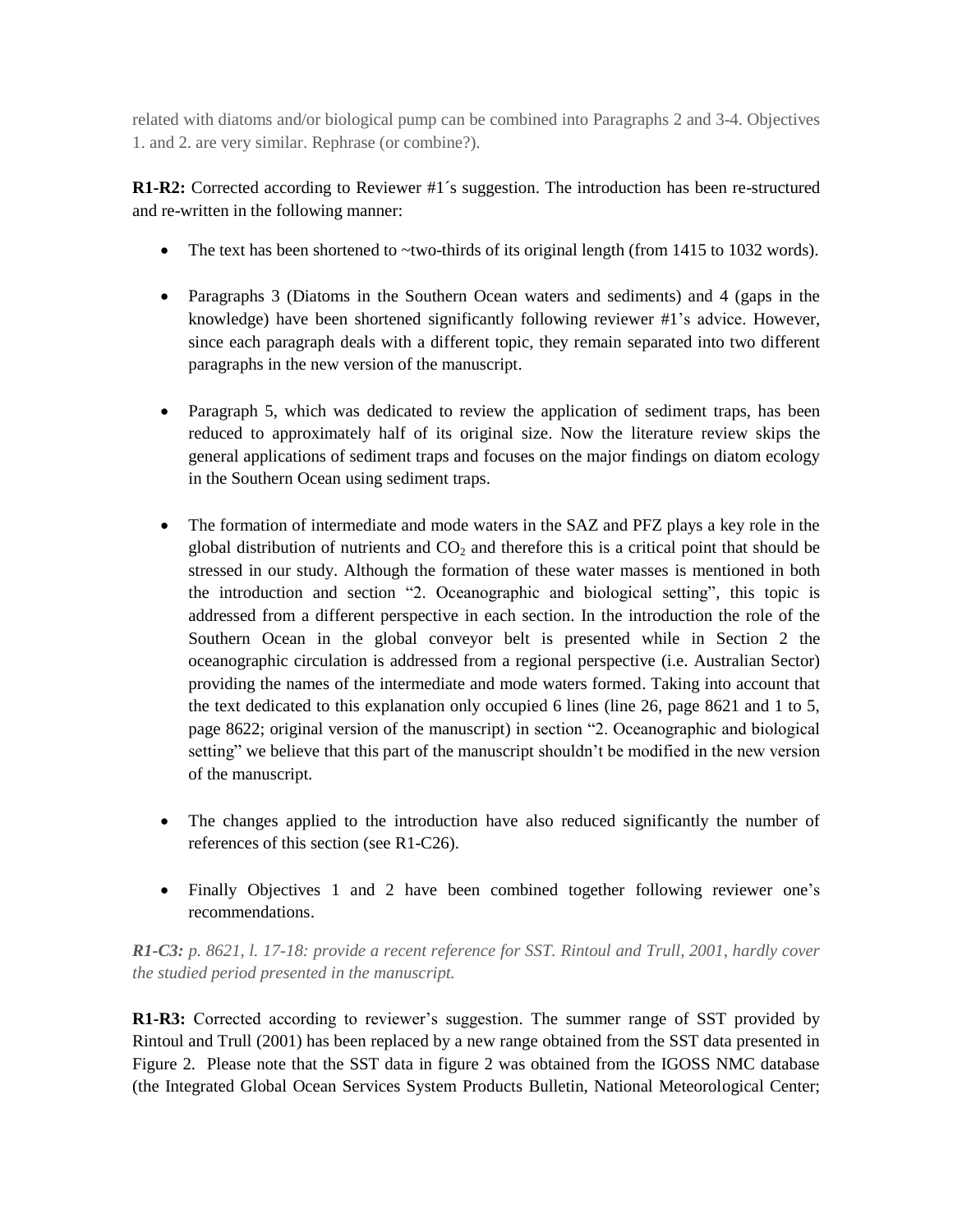Reynolds et al., 2002). The source of these data is provided in section "3.7 Environmental variables".

*R1-C4: p. 8621, l. 22-24: sort of similar to what is said above in l. 16-18. Revise.* 

**R1-R4:** Corrected according to reviewer's suggestion. The average summer SSTs for the study period has been estimated from the SST data presented in figure 3. The new SST range has been included and Figure 3 cited.

*R1-C5: p. 8622, l. 6: which zones? Clarify.*

**R1-R5:** Corrected according to reviewer's suggestion. The words "both zones" have been replaced by "the PFZ and SAZ" (198, manuscript with tracked changes).

*R1-C6: p. 8622, l. 8: chemical elements sometimes fully written, sometimes abbreviated. Please revise and unify.* 

**R1-R6:** Corrected according to reviewer's suggestion. The whole manuscript has been revised and the chemical elements are now fully written in the manuscript. The only exception is Biogenic silica which has been replaced by BSi in order to reduce the number of words in the manuscript.

*R1-C7: P. 8623, l. 14: it is not quite right to state that results are presented for a six-year record between 1997 and 2007. Please detail which years have been sampled. The info about the trapping intervals should be in the Abstract and in the Intro as well.* 

**R1-R7:** Corrected according to reviewer's suggestion. The years that have been sampled are now detailed in the abstract, section "3.1 Field experiment" (line 237, manuscript with tracked changes), section "4. Results" (lines 388-390, manuscript with tracked changes) and listed in Table 2. However, the dates have not been included in the Introduction to avoid excessive repetition.

*R1-C8: P.8624, l. 12: any suggestion of the "degree of undertrapping" being seasonally dependent? Or remained the same all-year round?*

**R1-R8:** Current meter data at trap depths showed little seasonal variability, and therefore the seasonally of collection is likely to be small. The first half of section "3.2 Quality check of downward particles" has been re-written in order to clarify this point (lines 217-224, manuscript with tracked changes).

*R1-C9: P. 8628, l. 17-19: start describing new results, move this sentence to the end of the first Results paragraph.*

**R1-R9:** Corrected according to reviewer's suggestion. In the new version of the manuscript we first introduce the new data that is presented in our study and then we mentioned the study by Trull et al. (2001) that covered the first year deployment.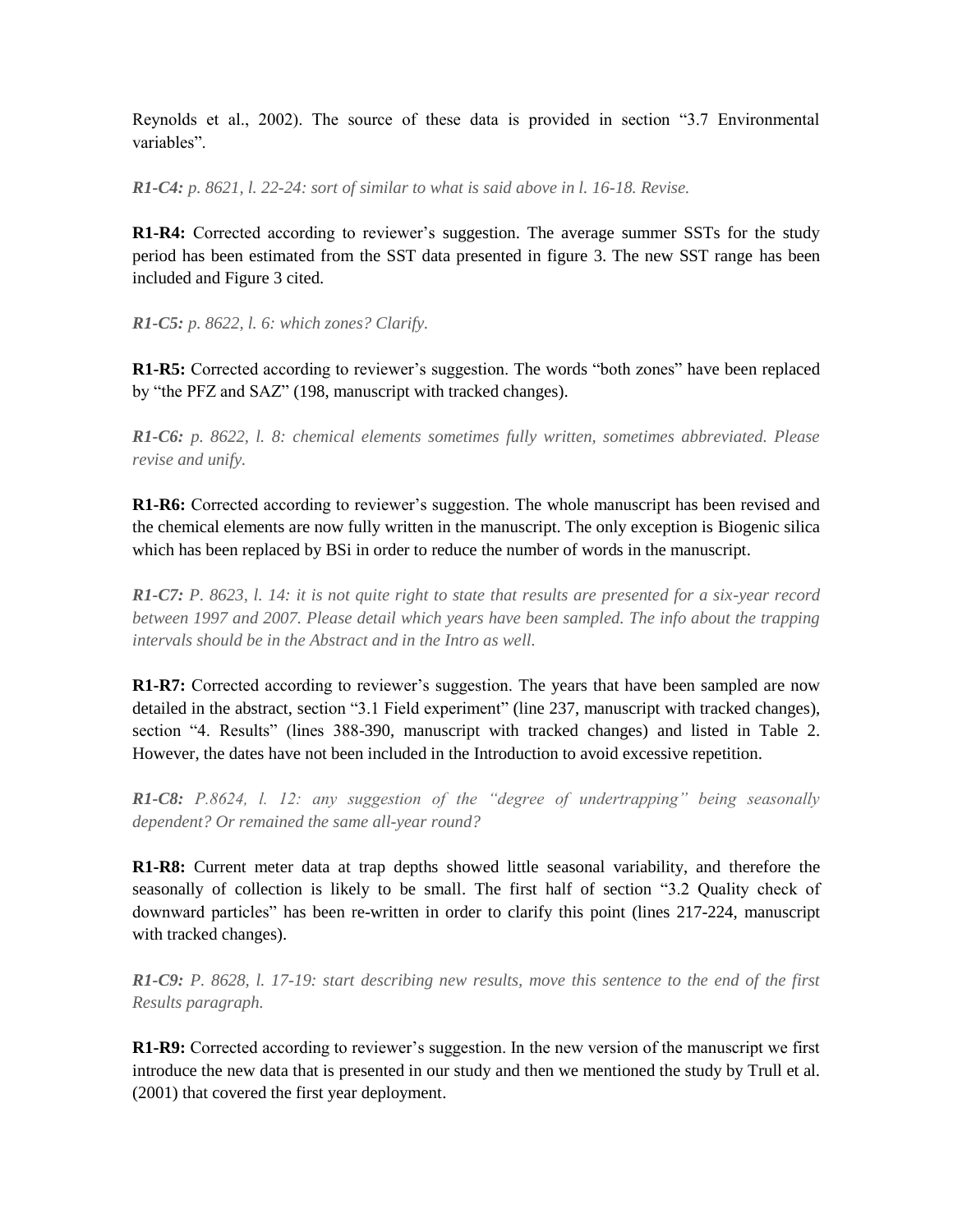### *R1-C10: P. 8629, l. 17-19: plot the temporal pattern of BSi:PIC mole.*

**R1-R10:** The temporal patterns of BSi:PIC mole of both the 47°S and 54°S sites together with its inter-annual average have been plotted in Supplementary figure 1 (pasted below). This figure is cited in the new version of the manuscript (lines lines 417-418, manuscript with tracked changes).



**Supplementary figure 1:** Temporal pattern of BSi:PIC ratio at the 47°S (a) and 54°S (b) mooring sites. Dashed lines represent the average inter-annual BSi:PIC ratio.

*R1-C11: P. 8631, l. 16-17: are these diversity index values annual averages? Or averages for the entire trap experiments?*

**R1-R11:** The *H'* diversity indexes for the 61°S, 54°S and 47°S sites were estimated from the relative contribution of the diatom species for the entire sampling period at each site. This point has been clarified in the new version of the manuscript following reviewer #1's suggestion (line 470, manuscript with tracked changes).

*R1-C12: Same question for the statement in l. 19: 43% for F kerguelensis refers to which interval?*

**R1-R12:** Corrected according reviewer one's suggestion. In the new version of the manuscript it is clarified that the relative contribution of *F. kerguelensis* was obtained from the integrated diatom assemblage for the entire sampling period (lines 473-474, manuscript with tracked changes).

*R1-C12: The same for the listed spp. in the following lines.*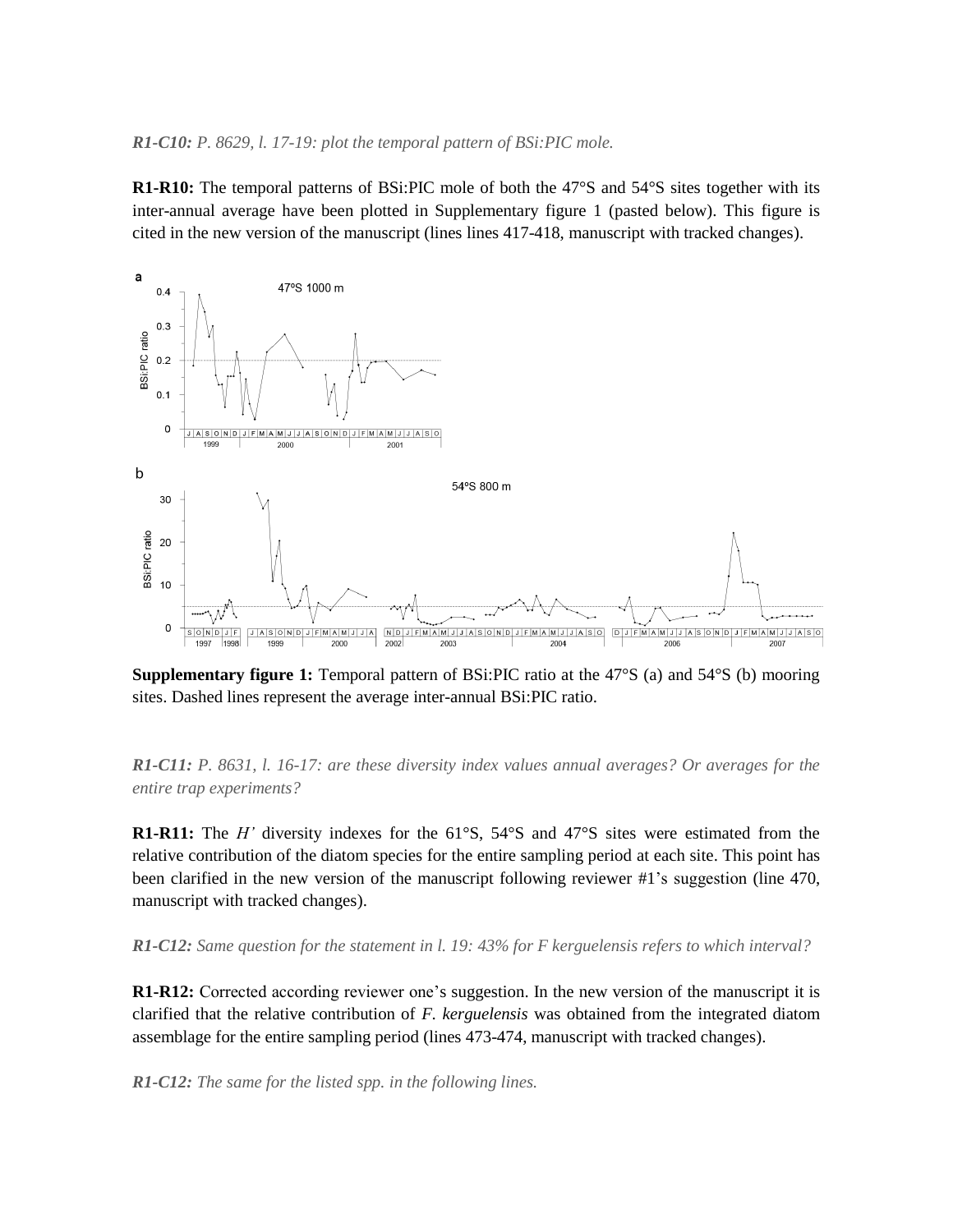**R1-R13:** This point has already been clarified for *F. kerguelensis* in the previous sentence and therefore the reader can infer that the subordinate contributions of the rest of the species were estimated in the same manner as for *F. kerguelensis*. We believe that explaining again how these values were obtained would be somewhat redundant.

*R1-C14: P. 8632: "4.3. Principal component analysis" OF WHAT?*

**R1-R14:** The title of this section has been clarified following reviewer one' request. The new title is: "4.3 Principal component analysis of diatom assemblages"

*R1-C15: In general, the description of the PCA is wordy and tedious to read. Rephrase and shorten!*

**R1-R15:** The description of the PCA has been rephrased and shortened following reviewer #1's recommendation. The references to *Nitzschia bicapitata* and *Thalassiosira* sp. 1 in the 47°S PCA and *Thalassiosira lentiginosa* in the 54°S PCA have been deleted in order to shorten the description of the results of the analysis.

*R1-C16:* P. 8632, 1. 6-7: the use of only two axes for site 47 S explain less than 40% of the variance. Whether this information is ecologically significant is a quite different issue.

**R1-R16:** We acknowledge the point our reviewer is trying to make- that the information provided by the two first PCA (40% of the variance) is probably not enough to explain the variability of the diatom assemblages at site 47°S. The first four axes (64% of the variance) were initially considered when analysing the PCA of the 47°S site (Table 5a). However, as mentioned in the first version of the manuscript the last two components are monospecific and had no clear ecological significance, that's why they are not discussed in the text.

The main purpose of the PCA performed at the 47°S is to serve as a comparison with the results of station 54°S with the objective to show the contrasting role that the diatom species play in the controls of particle export in the SAZ and PFZ. Whilst at the 54°S site the diatom species are clearly grouped into clusters that exhibit a strong relationship with the major components of the flux, the distribution of diatom species in the 47°S PCA is scattered with none of the factors showing a clear relationship with the components of the flux. Finally, it is worth noting that although the groups suggested by the 47°S PCA are mentioned in section 5.3 (lines 704-708, manuscript with tracked changes) we are brief and cautious with our interpretations and their seasonal variability is not interpreted as a clear response to external forcing or environmental variability.

*R1-C17:* P. 8636, "5.2. Latitudinal diatom species distribution" and "5.3.Seasonal variability of diatom assemblages": this two Discussion sections can be shortened and combined. The seasonal variability in the composition of the diatom community follows the same pattern of discussion: first the community at 47\_S, then at 54\_S, then the comparison with previous near-by studies. I suggest also constraining the discussion to the ecologically most significant species (based on PCA?). Section 5.3. is extremely detailed and wordy. For the audience less familiar with diatoms, it is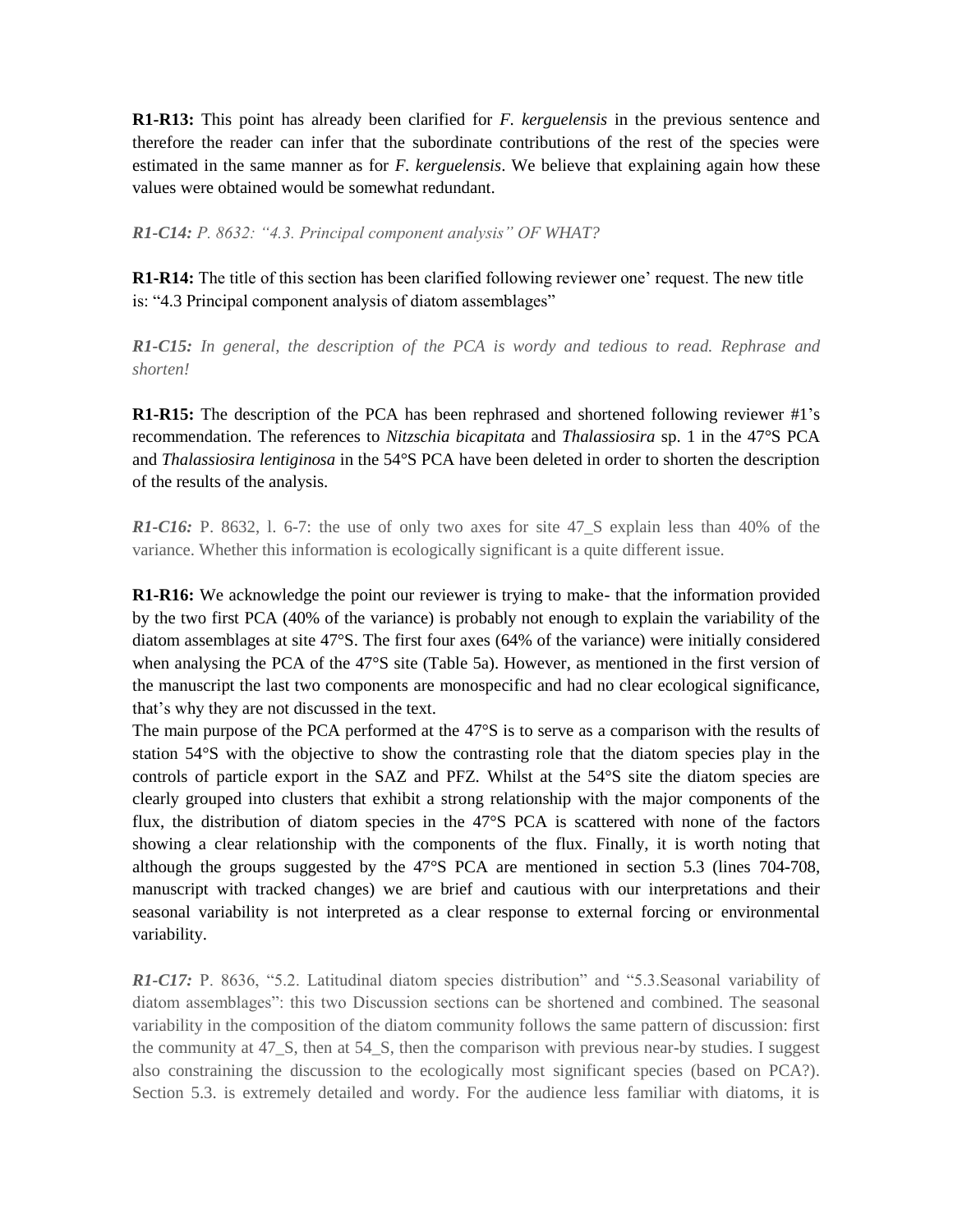difficult to follow and try to pick up the main message/s. Some space can be saved by abbreviating the genera name (no need to fully write them once they have been mentioned).

# **R1-R17:** Both sections have been shortened and re-arranged following reviewer one's suggestion:

- Section "5.2. Latitudinal diatom species distribution" has been reduced  $\sim$ 30% of its original length (from 954 to 692 words) and the discussion has been constrained to the ecologically most significant species as suggested by reviewer #1. The main two changes made to this section are:
	- 1. Elimination of the paragraph dedicated to the *Chaetoceros* resting spores (RS) and their possible advection from the Tasman coast (lines 604-617, manuscript with tracked changes). The presence of *Chaetoceros* RS was interpreted as an indicator of coastal waters advected from the Tasman coast towards the 47°S site. However, according to reviewer #2´s (comment **R2-C8**), the production of *Chaetoceros* RS could have also occurred *in situ*. Therefore, in order to avoid speculations and shorten the length of section 5.2 this paragraph has been left out in the new version of the manuscript.
	- 2. Elimination of the references to sea-ice affiliated species at the end of the section (lines 24-28 P. 8637). The fluxes of sea-ice affiliated species were low at site 61°S (Rigual-Hernández et al. 2015) and negligible at the 54°S and therefore this information can be cut out in the manuscript.
- Section "5.3.Seasonal variability of diatom assemblages" has also been shortened to about two thirds of its original length (from 1455 to 1043 words) and re-arranged in the following manner:
	- 1. The first part of this section (lines 661 to 668, manuscript with tracked changes) has been deleted. The direct relationship between primary production and export fluxes is a common phenomenon in open ocean environments and thus it doesn't have to be necessary mentioned in the manuscript.
	- 2. The last speculations about the possible explanations for the bimodal distribution of the diatom bloom, i.e. other ecological factors and statistical funnel issues (lines 724-730, manuscript with tracked changes) have been deleted.
	- 3. Moreover, this section has been re-arranged following reviewer #1's recommendation and now the seasonal succession at the 47°S site is presented before the one of the 54°S site.
	- 4. The paragraph dedicated to *Pseudo-nitzschia heimii*, *Thalassiothrix antarctica* and *Proboscia* (lines 766-774, manuscript with tracked changes) has been deleted in order to shorten this section. However, the relationship between the sedimentation of these species with the POC fluxes is now addressed in a new paragraph included at the end of section 5.4 (lines 854-867, manuscript with tracked changes) following reviewer #2's recommendations (see Answer to referee #2 comments).
	- 5. In the first version of the manuscript diatom names were written in full the first time they appeared in each section. In the new version of the manuscript diatom species names are now only written in full the first time they are mentioned in the manuscript or at the beginning of a sentence. However, some exceptions were made, in particular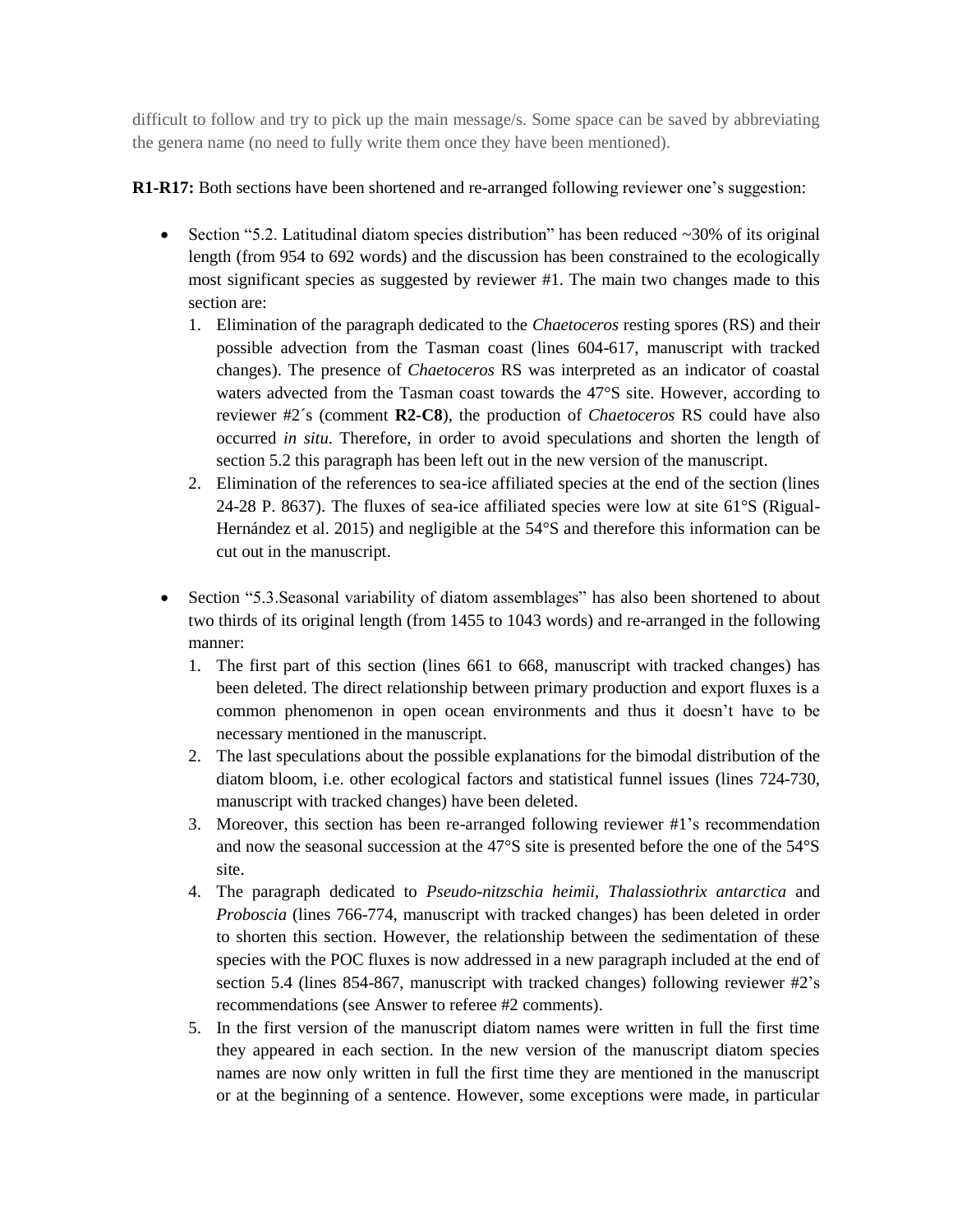with *Thalassiothrix antarctica*, the abbreviated name of this species can be confused with *Thalassiosira antarctica* and therefore, we have decided to leave the name in full in the text to avoid confusion.

Since both sections deal with quite different topics, i.e. geographical vs. temporal species distribution, the new version of the manuscript still maintain the two sections separated. Moreover, the last paragraph of section "5.4 Ecological flux vectors in the PFZ" (lines 867-877, manuscript with tracked changes) dedicated to the particulate export during the autumn and winter months has been deleted in order to reduce the length of the discussion.

*R1-C18:* P. 8637, l.17: abundance of F kerguelensis: relative or absolute?

**R1-R18:** Relative abundance. This point has been clarified in the text following reviewer #1's suggestion (line 464, manuscript with tracked changes).

*R1-C19:* P. 8638, l. 7-17: this has been already discussed above.

**R1-R19:** Despite the fact that the composition of the particle fluxes at the 54°S and 47°S sites has already been discussed in section 5.1, this is the first and only time in the manuscript where the correlation coefficients between mass and diatom valve fluxes are discussed. These correlation coefficients are a key argument to point out the different role of diatoms in the control or particle export in the SAZ and in the PFZ (as highlighted in the last sentence of the paragraph), and therefore we believe that this piece of text should remain in the final version of the manuscript.

*R1-C20:* P. 8643: as long as the authors do not provide own observations on the occurrence of aggregates in their trap samples, this part of the Discussion remains speculative.

**R1-R20:** Due to the postcollection changes of the particles stored in the sediment trap cups, the analysis of the size spectrum of the particles that originally settled into the traps was discarded for our study. However, there are three solid arguments that strongly support the idea that the formation of aggregates recurrently occurs during the productive season (summer) in our 54°S study site. Firstly, the study by Ebersbach et al. (2011) conducted at the 54°S site in summer 2007 with cylindrical traps filled with polyacrylamide gels showed that more than 90% of the particle flux occurred in the form of aggregates. We referred to this study in the original version of the manuscript (lines 5-6 page 8643 and from line 26 page 8645 to line 4 page 8646; original version of the manuscript). Moreover, a previous sediment trap study along the AESOPS transect  $(170°W)$  in the Pacific sector reached a similar conclusion (Grigorov et al. 2014) (line 6 page 8643, original version of the manuscript). Finally, based on the time lag between samples with similar silicon isotopic signature in the shallow and deeper traps in our mooring line at 54°S site, Closset et al. (2015) (this paper has just been accepted in Global Biogeochemical Cycles and the citation updated in the new version of the manuscript; lines 805-810, manuscript with tracked changes) estimated the sinking rates of the settling particles. These sinking rates were at least  $35 \text{ m d}^{-1}$ , a value that falls within the range of marine snow and faecal pellets (Turner et al. 2002), indicating that that most of the particles at this site sink in the form of aggregates during summer. These latter studies together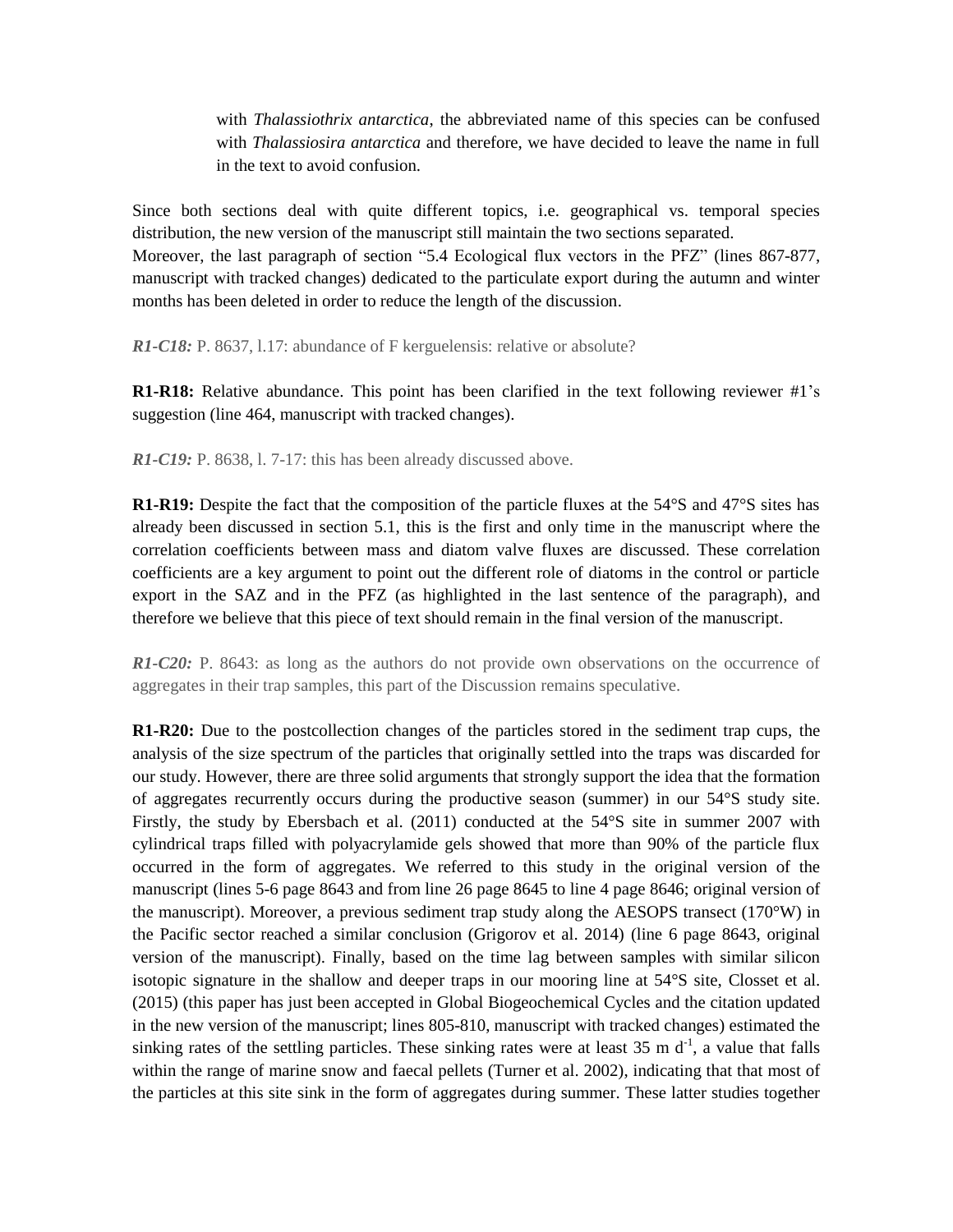with the fact that all the components of the flux were highly correlated in our samples strongly suggest that the different particles co-sedimented in the form of aggregates (as suggested at the end of section 5.4).

However, in order to be more cautious with our interpretations some changes have been included in section 5.4. The factors affecting/defining the formation of aggregates (lines 814-819, manuscript with tracked changes) have been deleted. Also the sentence in line 819 (manuscript with tracked changes) "We suggest that the massive development of "High-export group" diatoms during the growth season facilitates the formation of aggregates in the upper water column" has been replaced by "We speculate that…". Moreover, in line 816 (manuscript with tracked changes), the second sentence has been rephrased, now it reads: "Although speculative, it is possible that that the formation of aggregates during the diatom bloom also facilitated the scavenging...".

*R1-C21:* In l. 10-27 factors affecting/defining the formation of aggregates is discussed: is this necessary?

**R1-R21:** As mentioned in the answer to the previous comment, the introduction to the factors affecting/defining the formation of aggregates has been deleted in the new version of the manuscript.

*R1-C22:* In P. 8644, l. 8-14, the possible effect of aggregate formation is again raised.

**R1-R22:** This point has already been clarified in **R1-R20**.

*R1-C23:* The "aggregate" issue appears also in "6. Conclusions" (P. 8647, 14-16).

**R1-R23:** The text referred by reviewer one has been rephrased in order to be more cautious with our statements regarding the formation of aggregates. In the new version of the manuscript it reads: "Our results suggest that the development of a group of bloom-forming diatom species during the growth season **probably led** to the formation of algal and/or faecal aggregates." (line 951, manuscript with tracked changes).

*R1-C24:* P. 8644, l. 2.5: this is somehow confusing. Please revise.

**R1-R24:** The sentence referred by reviewer #1 has been rephrased in order to make it easier to understand. Now it reads: "In contrast, the thick-shelled *F. kerguelensis* is a more compelling candidate to be responsible for the bulk of the BSi export, because despite the fact that its relative abundance exhibited the lowest values of the record during summer, its valve fluxes always were highest during this season." (lines 836-839).

*R1-C25:* **Figures:**  Fig C3174 2: what do the authors mean with "Others"? Lithogenics? (see also Fig 3)

**R1-R25:** Figure captions 2 and 3 have been rephrased and clarified (lines 996-1020). Moreover, the term "Others" has been replaced in Figure 2 and 3 by "Other".